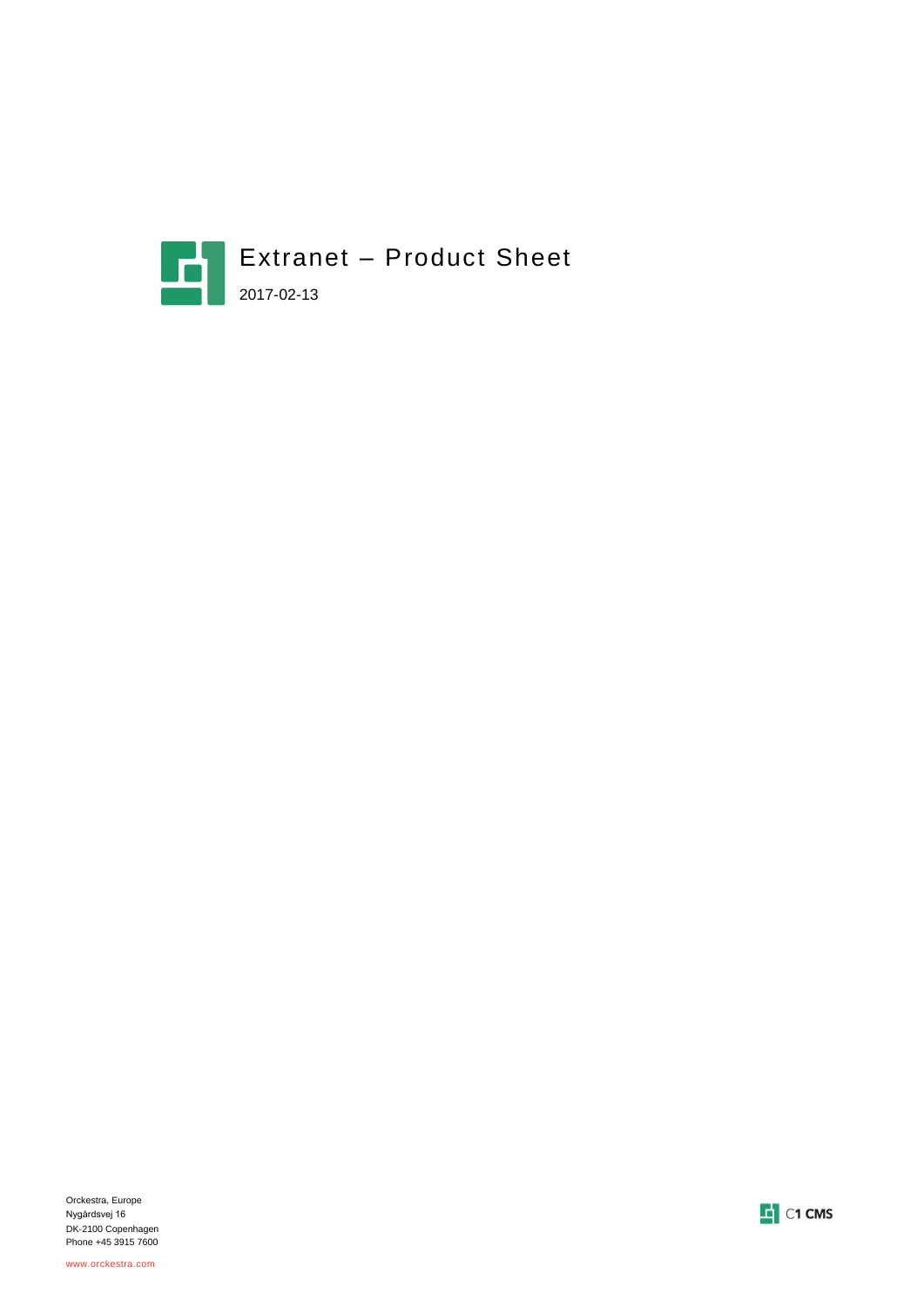# Control Access to Your Website

An extranet is a private network that uses the Internet to securely share a company's internal information or resources with its customers, partners and other users. It is an effective way of doing business with a selected set of other companies without exposing private or sensitive information to general public access.

The Extranet add-on securely protects your websites that run on C1 CMS by allowing only registered users to view your website's content and access its resources such as media files not available to the general public.

The user-friendly administrative tools for managing users, groups and security are directly integrated into the CMS Console.

|                                       |                                                                |                                                   |                 | ADMIN $\vee$<br>-©∂ ⊙   |                                                                                  |
|---------------------------------------|----------------------------------------------------------------|---------------------------------------------------|-----------------|-------------------------|----------------------------------------------------------------------------------|
| 固                                     | EXTRANET                                                       |                                                   |                 |                         |                                                                                  |
| $\equiv$                              | ⊕ COPY USER<br>$\mathscr{O}$ EDIT USER                         | DELETE USER                                       |                 |                         |                                                                                  |
| $\textcolor{red}{\widehat{\boxplus}}$ | $\Xi$<br>$\iff \Rightarrow$<br>$\circ$<br>益                    | Extranet / Extranet / Users / Employees / johndoe | $\circ$ $\cong$ |                         |                                                                                  |
| $\Box$                                | Extranet<br>固                                                  |                                                   |                 |                         | ADMIN $\sim$<br>$\begin{array}{ccccc}\n\circ & & & \circ & & \circ\n\end{array}$ |
| $\odot$                               | Users<br><b>Employees</b>                                      | $2$ JOHNDOE<br>EXTRANET                           | $_{\odot}$      |                         |                                                                                  |
| $\boxdot$                             | $\equiv$<br>$\triangle$ irenejohnson<br>$\triangle$ jeanmartin | <b>HISTORY</b><br><b>SETTINGS</b><br>PASSWORD     |                 |                         | $\boxed{2}$ SAVE                                                                 |
|                                       | $2$ johndoe<br>Partners                                        | <b>LOGIN SETTINGS</b>                             |                 | <b>USER INFORMATION</b> |                                                                                  |
| $\boldsymbol{\mathcal{G}}$            | $\Box$<br>$\triangle$ janedoe                                  | Login                                             |                 | First Name              |                                                                                  |
| छु                                    | $\leq$ johnsmith                                               | johndoe                                           | $\odot$         | John                    | $\odot$                                                                          |
|                                       | $\triangle$ julesverne<br>€                                    | Login status                                      |                 | Last Name               |                                                                                  |
| $\triangle$                           | $L \vee \mathcal{L}$ Groups<br>& Customers                     | $\sqrt{}$ Approved                                | $\odot$         | Doe                     | $\odot$                                                                          |
|                                       | $\qquad \qquad \qquad \qquad \qquad \qquad$<br>> & Employees   | √ Locked out                                      |                 | Email                   |                                                                                  |
|                                       | $- 28$ Guests                                                  | <b>User Groups</b>                                |                 | john.doe@contoso.com    | $_{\odot}$                                                                       |
|                                       | $\boldsymbol{\beta}$<br>> & Partners                           | Groups/Employees                                  |                 | Folder name             |                                                                                  |
|                                       | ⊵ ∨endors                                                      |                                                   |                 | Employees               | $_{\odot}$                                                                       |
|                                       | ु                                                              |                                                   |                 | Comments                |                                                                                  |
|                                       |                                                                | <b>EDIT SELECTIONS</b>                            |                 |                         | $_{\odot}$                                                                       |
|                                       | â                                                              |                                                   |                 |                         |                                                                                  |
|                                       |                                                                |                                                   |                 |                         |                                                                                  |
|                                       |                                                                |                                                   |                 |                         |                                                                                  |
|                                       |                                                                |                                                   |                 |                         |                                                                                  |
|                                       |                                                                |                                                   |                 |                         |                                                                                  |
|                                       |                                                                |                                                   |                 |                         |                                                                                  |
|                                       |                                                                |                                                   |                 |                         |                                                                                  |
|                                       |                                                                |                                                   |                 |                         |                                                                                  |
|                                       |                                                                |                                                   |                 |                         |                                                                                  |
|                                       |                                                                |                                                   |                 |                         |                                                                                  |
|                                       |                                                                |                                                   |                 |                         |                                                                                  |

If you want your website visitors to log on to and log off from your website, you can easily add these possibilities to your website using a number of Razor-based and easy-to-redesign functions.

It is also possible to provide a public registration on your website via the signup form available in the add-on. Besides, you can allow your registered users to manage their passwords if they forget or want to change them.

#### Features

With the Extranet add-on you can:

- Control access to your website
- Quickly manage access with extranet groups
- Use forms to request users to sign in or allow them to sign up
- Display the user's login status across the website
- Protect pages, media files or entire website
- Allow users to manage their passwords
- Use multiple extranets with multiple websites
- Access users and groups from external sources with 3<sup>rd</sup>-party plug-ins

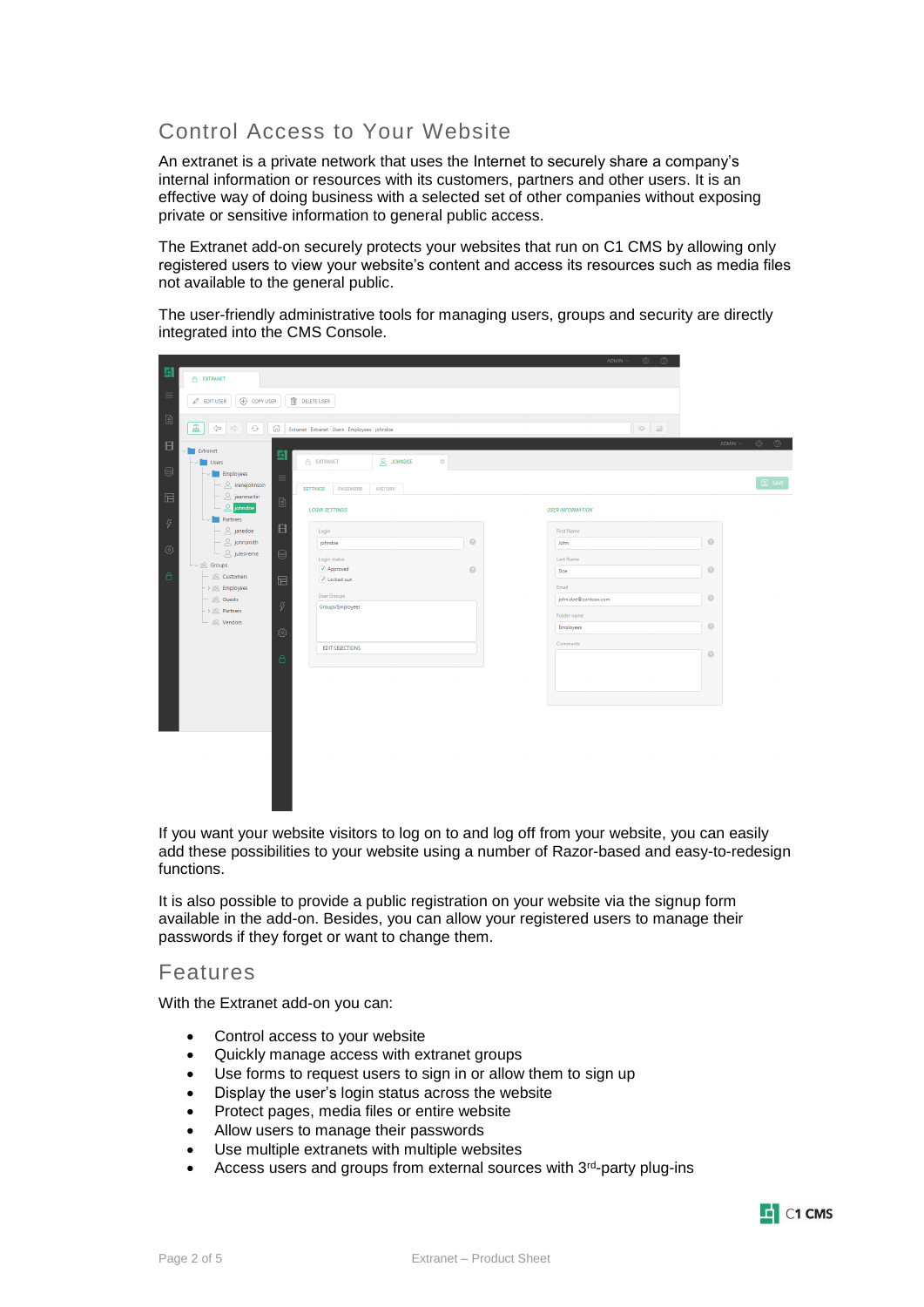## Controlling Access to Website



Do you want your users to log in to your website before viewing its pages and accessing media files?

Add users to your extranet and grant access to your website only to registered users.

## Managing Access with Extranet Groups

Do you want to allow a group of users to access the same pages and files on your website?

Use extranet groups to quickly grant access to your website to multiple users.

## Using Forms for Signing In and Signing Up



Have all non-authorized users redirected to the login page whenever they try to view protected pages or media files.

Set up a login page and add the Login form to it.

Do you want to allow users to register at your website on their own?

Use the Signup Form. Choose whether they will be approved automatically or manually.

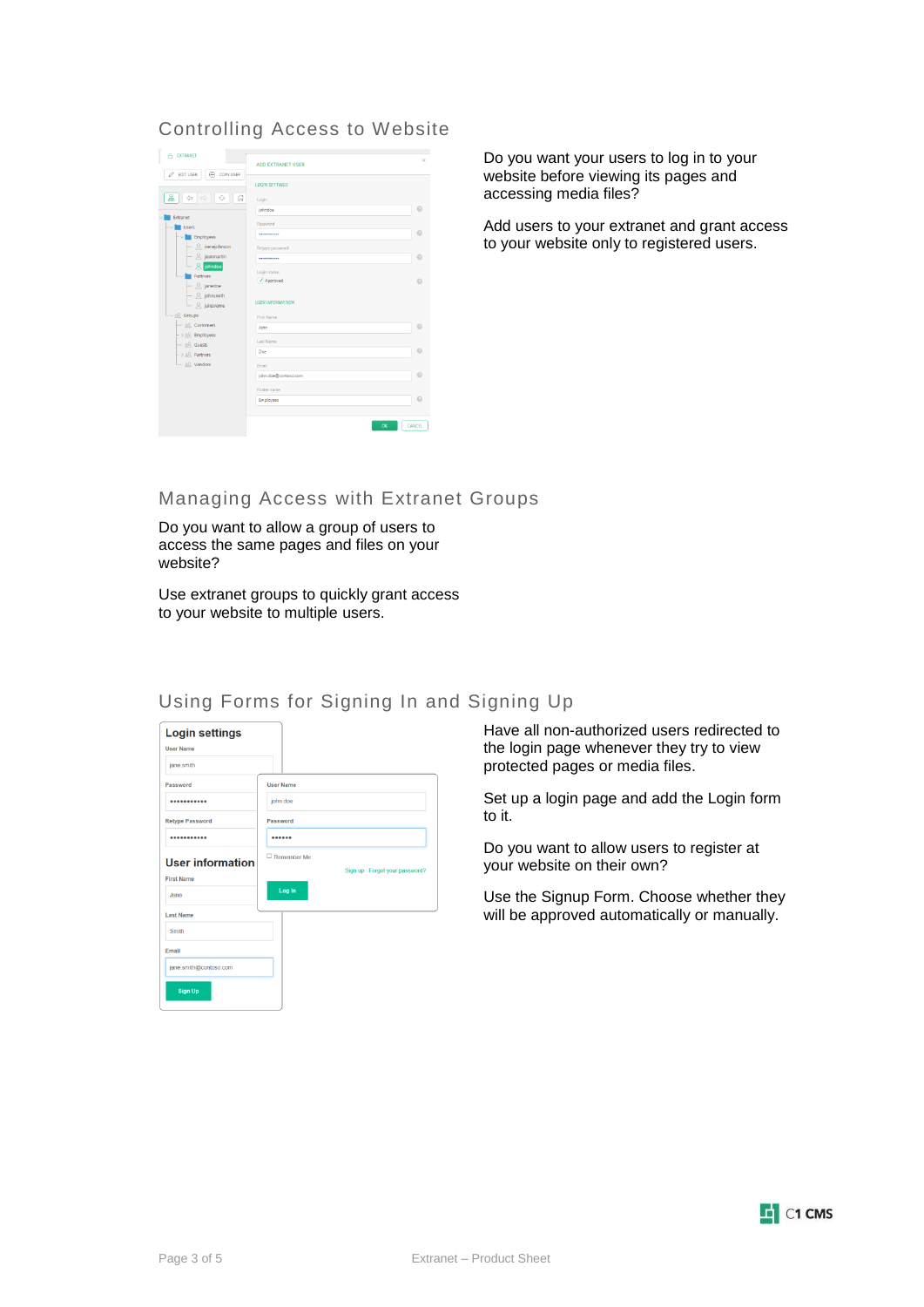#### Displaying Login Status on Website

Keep the users aware of whether they are currently logged in to your extranet.

Allow them to log off instantly no matter what page they are viewing at the moment.

Add the Login Status information to web pages or page templates of your choice.



### Protecting Pages, Media Files or Entire Website

| <b>CONTENT</b>          | *BLOG - SECURITY ©<br>Α |  |
|-------------------------|-------------------------|--|
|                         |                         |  |
|                         |                         |  |
|                         |                         |  |
|                         |                         |  |
| Allow public acccess    |                         |  |
| No login required       |                         |  |
|                         |                         |  |
|                         |                         |  |
| <b>GROUPS</b>           |                         |  |
| <b>Inherited Groups</b> |                         |  |
|                         |                         |  |
|                         |                         |  |
|                         |                         |  |
|                         |                         |  |
|                         |                         |  |
| New Groups              |                         |  |
| Groups/Guests           |                         |  |
|                         |                         |  |
|                         |                         |  |
|                         |                         |  |
| <b>EDIT SELECTIONS</b>  |                         |  |
|                         |                         |  |

Do you want to protect only a few pages of your website while keeping other pages accessible to the general public?

Add extranet security to individual pages of your choice.

Do you want all the pages to be protected?

Set up the extranet security for the entire website.

Do you have media files you want to allow access to registered users only?

Add the extranet security to media folders with those files.

#### Allowing Password Management

Are your users securityaware? Allow them to change

their passwords whenever they want with the Change Password form.

What if they forget their passwords?

Help them retrieve their passwords via email with the Send Password form.

| <b>New Password</b>    | Forgotten your password? Enter your email address |
|------------------------|---------------------------------------------------|
|                        | and we'll send you a recovery link.               |
| <b>Retype Password</b> | john.doe@contoso.com                              |
|                        | Send                                              |